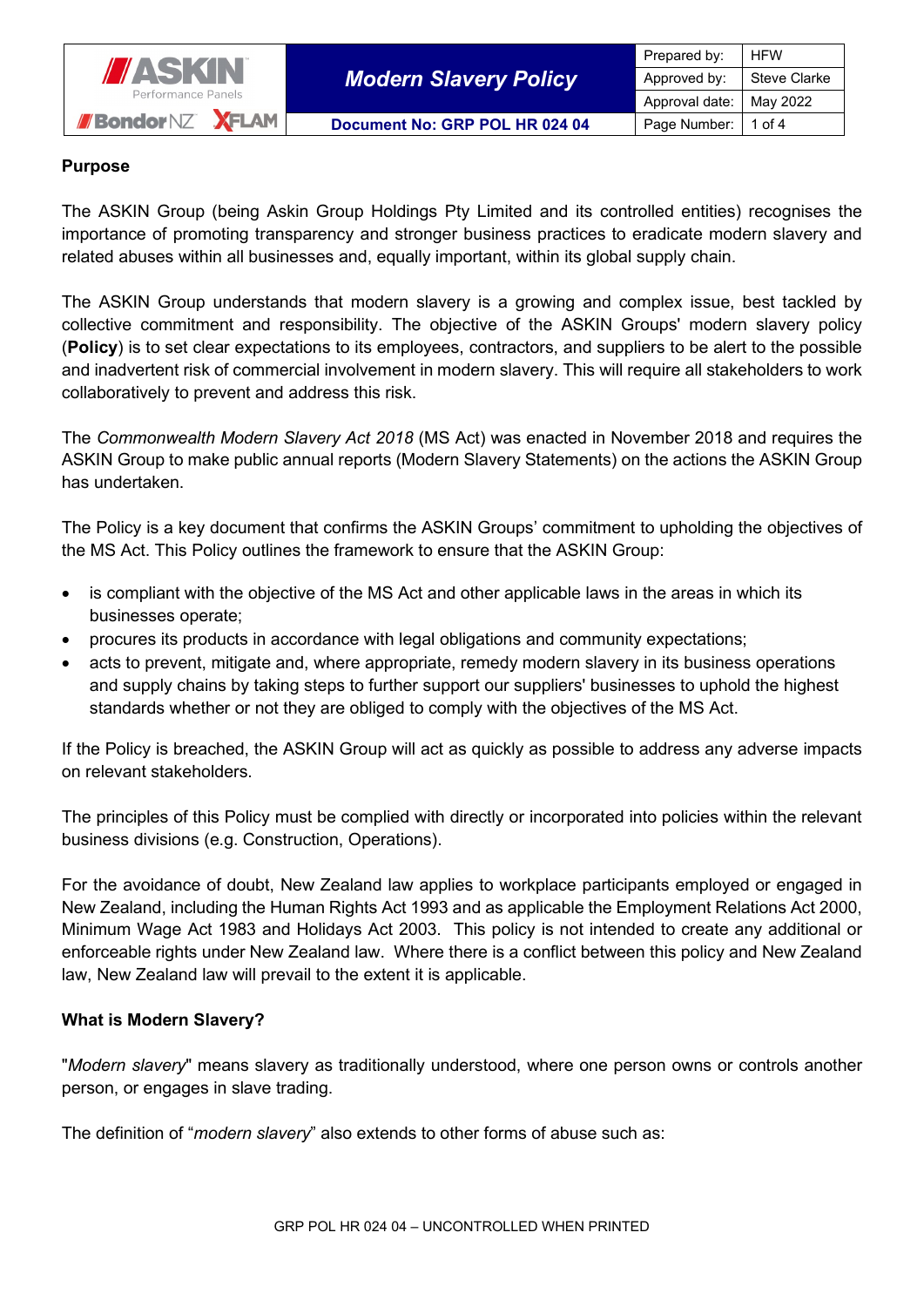

- Forced labour, where a person has no choice about having to work, and cannot refuse to work or negotiate working conditions;
- Debt bondage, where a person works for an undefined or poorly defined period of time to pay off a debt, especially a debt that is excessive;
- Servitude, where a person works because of the use of coercion, threat or deception;
- Deceptive recruiting for labour or services, where a person is misled about the nature of work on offer;
- People trafficking; and
- Child labour.

Forced marriage, and child marriage, is also recognised as a form of modern slavery.

Each of these offences involve exploitation of a worker with a significant or absolute loss of freedom.

Even if a worker could escape from their predicament, the fact that a worker does not escape, or attempt to escape their situation, does not in any way provide a defence to the person engaging in the exploitation of the worker.

While the MS Act does not impose financial penalties or other sanctions for any non-compliance, Australian criminal law does impose severe penalties under the Commonwealth Criminal Code.

## **The ASKIN Group Policy**

## **The ASKIN Group will:**

- a) Adopt policies and implement procedures to ensure that it is addressing ethical sourcing and modern slavery risks in its operations and supply chains in a way that is appropriate for the relevant division.
- b) As far as is practicable, include in its operational and supplier contract terms, requirements that suppliers comply with all local, national and other applicable laws and regulations in the areas in which they operate.
- c) As far as is practicable, use in its operational and supplier contract terms requirements that suppliers:
	- i. comply with Minimum Standards in their businesses detailed further below;
	- ii. include rights of termination if the supplier is unable or unwilling to work towards compliance with Minimum Standards.
- d) As far as practicable:
	- i. encourage its suppliers to exceed the Minimum Standards, and promote best practice and continuous improvement; and
	- ii. Monitor its suppliers for compliance with the Minimum Standards through supplier assessment processes taking into account all relevant risk factors such as country risk and product risk.

#### **Minimum Standards**

The minimum standards we expect to be upheld include: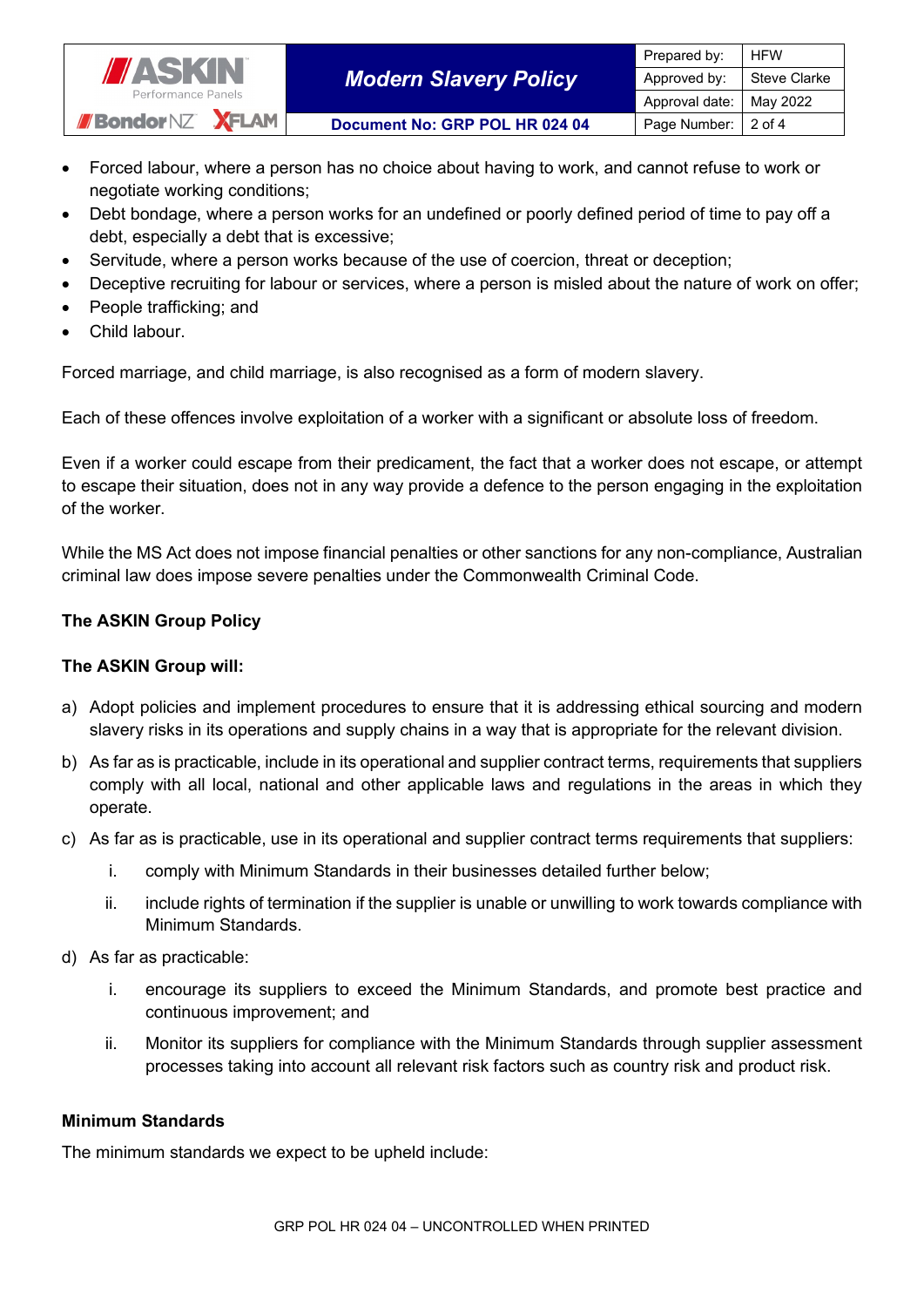

- No forced or bonded labour. Employees must not be under threat of any penalty, restriction on movement or inability to leave their employment.
- Employees must be of minimum legal working age in the country in question or in the absence of such law, by the International Labour Organisation (ILO) Convention 138. Suppliers must be able to verify the age of all employees to ensure compliance. Where such labour is discovered suppliers must establish and implement appropriate remediation for such workers and introduce effective systems to prevent the use of child labour in the future.
- Compliance with all laws concerning wages, overtime and other legally mandated benefits. Wage records must be up to date, accurate and transparent. Employment conditions must be comprehensible to workers. Deductions to wages must not be made other than as permitted by law.
- Working hours must comply with all local laws or in the absence of such laws by the applicable ILO convention. Overtime shall not be excessive and must be compensated in accordance with applicable local laws.
- No discrimination on the basis of personal characteristics. A person's ability to do their job should be the paramount consideration in employment. Workplaces should be free of harassment, discrimination and other inappropriate workplace behaviour.
- Workplaces should be safe, hygienic which minimises the risks to health and otherwise complies with all relevant laws.
- Bribes, favours and other improper payments must not be made.
- Compliance with all local environmental protection laws, and as far as practicable, compliance with accepted international environmental protection standards.

## **Risk Management Strategies**

The risk management strategies the ASKIN Group will implement include:

- Nomination of at least one specific individual or role responsible for co-ordinating risk management.
- Supply chain mapping and risk assessment through engagement with our supply chain.
- Due diligence on new suppliers through suitable new supplier engagement.
- Programs for audit and compliance which may involve internal and external resources.
- Training for persons engaged in the sourcing of labour and materials.
- Reporting mechanisms which provide protection in the event of identification or disclosure of modern slavery or unethical practices.
- Strategies for stakeholder engagement.
- Annual review of the effectiveness of existing practices.
- Strategies to engage with suppliers to and other stakeholders to remediate any breaches.

# **Questions About This Policy**

If you have any questions, comments or suggestions about the content or application of this Policy, including any improvements, please contact the ASKIN Group's Modern Slavery Coordinator; at: [modernslavery@askin.net.au.](mailto:modernslavery@askin.net.au)